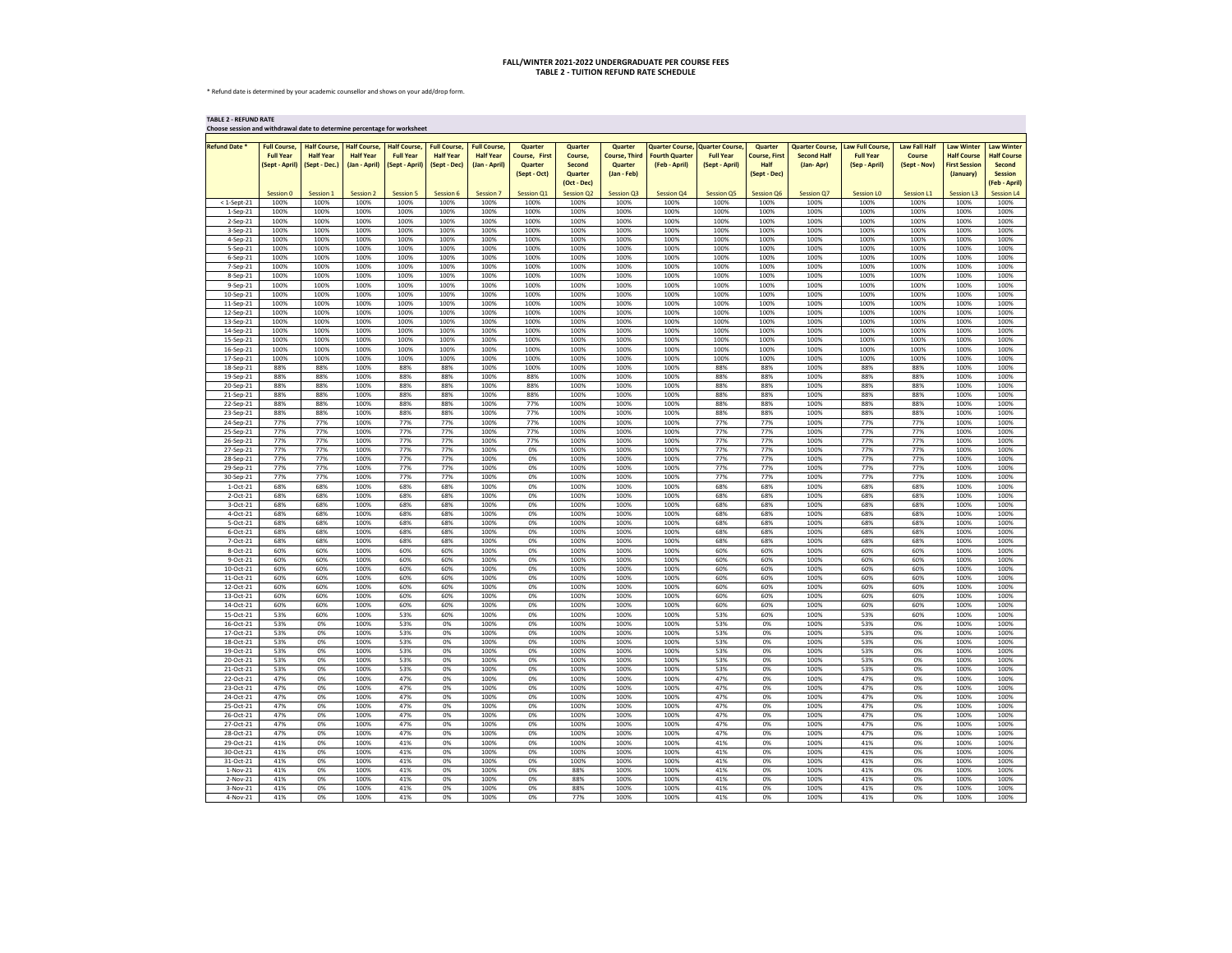**Choose session and withdrawal date to determine percentage for worksheet**

| Choose session and withdrawal date to determine percentage for worksheet |                    |                     |                     |                     |                     |                     |                      |                   |                      |                       |                                        |                      |                       |                         |                      |                      |                    |
|--------------------------------------------------------------------------|--------------------|---------------------|---------------------|---------------------|---------------------|---------------------|----------------------|-------------------|----------------------|-----------------------|----------------------------------------|----------------------|-----------------------|-------------------------|----------------------|----------------------|--------------------|
|                                                                          |                    |                     |                     |                     |                     |                     |                      |                   |                      |                       |                                        |                      |                       |                         |                      |                      |                    |
| <b>Refund Date *</b>                                                     | <b>Full Course</b> | <b>Half Course,</b> | <b>Half Course,</b> | <b>Half Course,</b> | <b>Full Course,</b> | <b>Full Course,</b> | <b>Quarter</b>       | <b>Quarter</b>    | <b>Quarter</b>       |                       | <b>Quarter Course, Quarter Course,</b> | Quarter              | <b>Quarter Course</b> | <b>Law Full Course,</b> | <b>Law Fall Half</b> | <b>Law Winter</b>    | Law Winter         |
|                                                                          | <b>Full Year</b>   | <b>Half Year</b>    | <b>Half Year</b>    | <b>Full Year</b>    | <b>Half Year</b>    | <b>Half Year</b>    | <b>Course, First</b> | Course,           | <b>Course, Third</b> | <b>Fourth Quarter</b> | <b>Full Year</b>                       | <b>Course, First</b> | <b>Second Half</b>    | <b>Full Year</b>        | <b>Course</b>        | <b>Half Course</b>   | <b>Half Course</b> |
|                                                                          | (Sept - April)     | (Sept - Dec.)       | (Jan - April)       | (Sept - April)      | (Sept - Dec)        | (Jan - April)       | <b>Quarter</b>       | <b>Second</b>     | <b>Quarter</b>       | (Feb - April)         | (Sept - April)                         | <b>Half</b>          | (Jan-Apr)             | (Sep - April)           | (Sept - Nov)         | <b>First Session</b> | <b>Second</b>      |
|                                                                          |                    |                     |                     |                     |                     |                     | (Sept - Oct)         | Quarter           | (Jan - Feb)          |                       |                                        | (Sept - Dec)         |                       |                         |                      | (January)            | <b>Session</b>     |
|                                                                          |                    |                     |                     |                     |                     |                     |                      | (Oct - Dec)       |                      |                       |                                        |                      |                       |                         |                      |                      | (Feb - April)      |
|                                                                          | Session 0          | Session 1           | Session 2           | Session 5           | Session 6           | <b>Session 7</b>    | <b>Session Q1</b>    | <b>Session Q2</b> | <b>Session Q3</b>    | <b>Session Q4</b>     | <b>Session Q5</b>                      | Session Q6           | <b>Session Q7</b>     | <b>Session LO</b>       | Session L            | <b>Session L3</b>    | <b>Session L4</b>  |
| 5-Nov-21                                                                 | 36%                | 0%                  | 100%                | 36%                 | 0%                  | 100%                | 0%                   | 77%               | 100%                 | 100%                  | 36%                                    | 0%                   | 100%                  | 36%                     | 0%                   | 100%                 | 100%               |
|                                                                          |                    |                     |                     |                     |                     |                     |                      | 77%               |                      |                       |                                        |                      |                       |                         |                      |                      |                    |
| 6-Nov-21                                                                 | 36%                | 0%                  | 100%                | 36%                 | 0%                  | 100%                | 0%                   |                   | 100%                 | 100%                  | 36%                                    | 0%                   | 100%                  | 36%                     | 0%                   | 100%                 | 100%               |
| 7-Nov-21                                                                 | 36%                | 0%                  | 100%                | 36%                 | 0%                  | 100%                | 0%                   | 77%               | 100%                 | 100%                  | 36%                                    | 0%                   | 100%                  | 36%                     | 0%                   | 100%                 | 100%               |
| 8-Nov-21                                                                 | 36%                | 0%                  | 100%                | 36%                 | 0%                  | 100%                | 0%                   | 77%               | 100%                 | 100%                  | 36%                                    | 0%                   | 100%                  | 36%                     | 0%                   | 100%                 | 100%               |
| 9-Nov-21                                                                 | 36%                | 0%                  | 100%                | 36%                 | 0%                  | 100%                | 0%                   | 0%                | 100%                 | 100%                  | 36%                                    | 0%                   | 100%                  | 36%                     | 0%                   | 100%                 | 100%               |
| 10-Nov-21                                                                | 36%                | 0%                  | 100%                | 36%                 | 0%                  | 100%                | 0%                   | 0%                | 100%                 | 100%                  | 36%                                    | 0%                   | 100%                  | 36%                     | 0%                   | 100%                 | 100%               |
| 11-Nov-21                                                                | 32%                | 0%                  | 100%                | 32%                 | 0%                  | 100%                | 0%                   | 0%                | 100%                 | 100%                  | 32%                                    | 0%                   | 100%                  | 32%                     | 0%                   | 100%                 | 100%               |
| 12-Nov-21                                                                | 32%                | 0%                  | 100%                | 32%                 | 0%                  | 100%                | 0%                   | 0%                | 100%                 | 100%                  | 32%                                    | 0%                   | 100%                  | 32%                     | 0%                   | 100%                 | 100%               |
| 13-Nov-21                                                                | 32%                | $0\%$               | 100%                | 32%                 | 0%                  | 100%                | 0%                   | 0%                | 100%                 | 100%                  | 32%                                    | 0%                   | 100%                  | 32%                     | 0%                   | 100%                 | 100%               |
| 14-Nov-21                                                                | 32%                | $0\%$               | 100%                | 32%                 | 0%                  | 100%                | 0%                   | 0%                | 100%                 | 100%                  | 32%                                    | 0%                   | 100%                  | 32%                     | 0%                   | 100%                 | 100%               |
| 15-Nov-21                                                                | 32%                | 0%                  | 100%                | 32%                 | 0%                  | 100%                | 0%                   | 0%                | 100%                 | 100%                  | 32%                                    | 0%                   | 100%                  | 32%                     | 0%                   | 100%                 | 100%               |
| 16-Nov-21                                                                | 32%                | 0%                  | 100%                | 32%                 | 0%                  | 100%                | 0%                   | 0%                | 100%                 | 100%                  | 32%                                    | 0%                   | 100%                  | 32%                     | 0%                   | 100%                 | 100%               |
| 17-Nov-21                                                                | 28%                | 0%                  | 100%                | 28%                 | 0%                  | 100%                | 0%                   | 0%                | 100%                 | 100%                  | 28%                                    | 0%                   | 100%                  | 28%                     | 0%                   | 100%                 | 100%               |
| 18-Nov-21                                                                | 28%                | 0%                  | 100%                | 28%                 | 0%                  | 100%                | 0%                   | 0%                | 100%                 | 100%                  | 28%                                    | 0%                   | 100%                  | 28%                     | 0%                   | 100%                 | 100%               |
| 19-Nov-21                                                                | 28%                | 0%                  | 100%                | 28%                 | 0%                  | 100%                | 0%                   | 0%                | 100%                 | 100%                  | 28%                                    | 0%                   | 100%                  | 28%                     | 0%                   | 100%                 | 100%               |
|                                                                          |                    |                     |                     |                     |                     |                     |                      |                   |                      |                       |                                        |                      |                       |                         |                      |                      |                    |
| 20-Nov-21                                                                | 28%                | 0%                  | 100%                | 28%                 | 0%                  | 100%                | 0%                   | 0%                | 100%                 | 100%                  | 28%                                    | 0%                   | 100%                  | 28%                     | 0%                   | 100%                 | 100%               |
| 21-Nov-21                                                                | 28%                | 0%                  | 100%                | 28%                 | 0%                  | 100%                | 0%                   | 0%                | 100%                 | 100%                  | 28%                                    | 0%                   | 100%                  | 28%                     | 0%                   | 100%                 | 100%               |
| 22-Nov-21                                                                | 28%                | 0%                  | 100%                | 28%                 | 0%                  | 100%                | 0%                   | 0%                | 100%                 | 100%                  | 28%                                    | 0%                   | 100%                  | 28%                     | 0%                   | 100%                 | 100%               |
| 23-Nov-21                                                                | 28%                | 0%                  | 100%                | 28%                 | 0%                  | 100%                | 0%                   | 0%                | 100%                 | 100%                  | 28%                                    | 0%                   | 100%                  | 28%                     | 0%                   | 100%                 | 100%               |
| 24-Nov-21                                                                | 25%                | 0%                  | 100%                | 25%                 | 0%                  | 100%                | 0%                   | 0%                | 100%                 | 100%                  | 25%                                    | 0%                   | 100%                  | 25%                     | 0%                   | 100%                 | 100%               |
| 25-Nov-21                                                                | 25%                | 0%                  | 100%                | 25%                 | 0%                  | 100%                | 0%                   | 0%                | 100%                 | 100%                  | 25%                                    | 0%                   | 100%                  | 25%                     | 0%                   | 100%                 | 100%               |
| 26-Nov-21                                                                | 25%                | 0%                  | 100%                | 25%                 | 0%                  | 100%                | 0%                   | 0%                | 100%                 | 100%                  | 25%                                    | 0%                   | 100%                  | 25%                     | 0%                   | 100%                 | 100%               |
| 27-Nov-21                                                                | 25%                | 0%                  | 100%                | 25%                 | 0%                  | 100%                | 0%                   | 0%                | 100%                 | 100%                  | 25%                                    | 0%                   | 100%                  | 25%                     | 0%                   | 100%                 | 100%               |
| 28-Nov-21                                                                | 25%                | 0%                  | 100%                | 25%                 | 0%                  | 100%                | 0%                   | 0%                | 100%                 | 100%                  | 25%                                    | 0%                   | 100%                  | 25%                     | 0%                   | 100%                 | 100%               |
| 29-Nov-21                                                                | 25%                | 0%                  | 100%                | 25%                 | 0%                  | 100%                | 0%                   | 0%                | 100%                 | 100%                  | 25%                                    | 0%                   | 100%                  | 25%                     | 0%                   | 100%                 | 100%               |
| 30-Nov-21                                                                | 25%                | 0%                  | 100%                | 25%                 | 0%                  | 100%                | 0%                   | 0%                | 100%                 | 100%                  | 25%                                    | 0%                   | 100%                  | 25%                     | 0%                   | 100%                 | 100%               |
| 1-Dec-21                                                                 | 0%                 | 0%                  | 100%                | 0%                  | 0%                  | 100%                | 0%                   | 0%                | 100%                 | 100%                  | 0%                                     | 0%                   | 100%                  | 0%                      | 0%                   | 100%                 | 100%               |
| 2-Dec-21                                                                 | 0%                 | 0%                  | 100%                | 0%                  | 0%                  | 100%                | 0%                   | 0%                | 100%                 | 100%                  | 0%                                     | 0%                   | 100%                  | 0%                      | 0%                   | 100%                 | 100%               |
| 3-Dec-21                                                                 | 0%                 | 0%                  | 100%                | 0%                  | 0%                  | 100%                | 0%                   | 0%                | 100%                 | 100%                  | 0%                                     | 0%                   | 100%                  | 0%                      | 0%                   | 100%                 | 100%               |
|                                                                          |                    |                     |                     |                     |                     |                     |                      |                   |                      |                       |                                        |                      |                       |                         |                      |                      |                    |
| 4-Dec-21                                                                 | 0%                 | 0%                  | 100%                | 0%                  | 0%                  | 100%                | 0%                   | 0%                | 100%                 | 100%                  | 0%                                     | 0%                   | 100%                  | 0%                      | 0%                   | 100%                 | 100%               |
| 5-Dec-21                                                                 | 0%                 | 0%                  | 100%                | 0%                  | 0%                  | 100%                | 0%                   | 0%                | 100%                 | 100%                  | 0%                                     | 0%                   | 100%                  | 0%                      | 0%                   | 100%                 | 100%               |
| 6-Dec-21                                                                 | 0%                 | 0%                  | 100%                | 0%                  | 0%                  | 100%                | 0%                   | 0%                | 100%                 | 100%                  | 0%                                     | 0%                   | 100%                  | 0%                      | 0%                   | 100%                 | 100%               |
| 7-Dec-21                                                                 | 0%                 | 0%                  | 100%                | 0%                  | 0%                  | 100%                | 0%                   | 0%                | 100%                 | 100%                  | 0%                                     | 0%                   | 100%                  | 0%                      | 0%                   | 100%                 | 100%               |
| 8-Dec-21                                                                 | 0%                 | 0%                  | 100%                | 0%                  | 0%                  | 100%                | 0%                   | 0%                | 100%                 | 100%                  | 0%                                     | 0%                   | 100%                  | 0%                      | 0%                   | 100%                 | 100%               |
| 9-Dec-21                                                                 | 0%                 | 0%                  | 100%                | 0%                  | 0%                  | 100%                | 0%                   | 0%                | 100%                 | 100%                  | 0%                                     | 0%                   | 100%                  | 0%                      | 0%                   | 100%                 | 100%               |
| 10-Dec-21                                                                | 0%                 | 0%                  | 100%                | 0%                  | 0%                  | 100%                | 0%                   | 0%                | 100%                 | 100%                  | 0%                                     | 0%                   | 100%                  | 0%                      | 0%                   | 100%                 | 100%               |
| 11-Dec-21                                                                | 0%                 | 0%                  | 100%                | 0%                  | 0%                  | 100%                | 0%                   | 0%                | 100%                 | 100%                  | 0%                                     | 0%                   | 100%                  | 0%                      | 0%                   | 100%                 | 100%               |
| 12-Dec-21                                                                | 0%                 | 0%                  | 100%                | 0%                  | 0%                  | 100%                | 0%                   | 0%                | 100%                 | 100%                  | 0%                                     | 0%                   | 100%                  | 0%                      | 0%                   | 100%                 | 100%               |
| 13-Dec-21                                                                | 0%                 | 0%                  | 100%                | 0%                  | 0%                  | 100%                | 0%                   | 0%                | 100%                 | 100%                  | 0%                                     | 0%                   | 100%                  | 0%                      | 0%                   | 100%                 | 100%               |
| 14-Dec-21                                                                | 0%                 | 0%                  | 100%                | 0%                  | 0%                  | 100%                | 0%                   | 0%                | 100%                 | 100%                  | 0%                                     | 0%                   | 100%                  | 0%                      | 0%                   | 100%                 | 100%               |
| 15-Dec-21                                                                | 0%                 | 0%                  | 100%                | 0%                  | 0%                  | 100%                | 0%                   | 0%                | 100%                 | 100%                  | 0%                                     | 0%                   | 100%                  | 0%                      | 0%                   | 100%                 | 100%               |
| 16-Dec-21                                                                | 0%                 | 0%                  | 100%                | 0%                  | 0%                  | 100%                | 0%                   | 0%                | 100%                 | 100%                  | 0%                                     | 0%                   | 100%                  | 0%                      | 0%                   | 100%                 | 100%               |
| 17-Dec-21                                                                | 0%                 | 0%                  | 100%                | 0%                  | 0%                  | 100%                | 0%                   | 0%                | 100%                 | 100%                  | 0%                                     | 0%                   | 100%                  | 0%                      | 0%                   | 100%                 | 100%               |
| 18-Dec-21                                                                | 0%                 | 0%                  | 100%                | 0%                  | 0%                  | 100%                | 0%                   | 0%                | 100%                 | 100%                  | 0%                                     | 0%                   | 100%                  | 0%                      | 0%                   | 100%                 | 100%               |
| 19-Dec-21                                                                | 0%                 | 0%                  | 100%                | 0%                  | 0%                  | 100%                | 0%                   | 0%                | 100%                 | 100%                  | 0%                                     | 0%                   | 100%                  | 0%                      | 0%                   | 100%                 | 100%               |
| 20-Dec-21                                                                | 0%                 | 0%                  | 100%                | 0%                  | 0%                  | 100%                | 0%                   | 0%                | 100%                 | 100%                  | 0%                                     | 0%                   | 100%                  | 0%                      | 0%                   | 100%                 | 100%               |
|                                                                          |                    |                     |                     |                     |                     |                     |                      |                   |                      |                       |                                        |                      |                       |                         |                      |                      |                    |
| 21-Dec-21                                                                | 0%                 | 0%                  | 100%                | 0%                  | 0%                  | 100%                | 0%                   | 0%                | 100%                 | 100%                  | 0%                                     | 0%                   | 100%                  | 0%                      | 0%                   | 100%                 | 100%               |
| 22-Dec-21                                                                | 0%                 | 0%                  | 100%                | 0%                  | 0%                  | 100%                | 0%                   | 0%                | 100%                 | 100%                  | 0%                                     | 0%                   | 100%                  | 0%                      | 0%                   | 100%                 | 100%               |
| 23-Dec-21                                                                | 0%                 | 0%                  | 100%                | 0%                  | 0%                  | 100%                | 0%                   | 0%                | 100%                 | 100%                  | 0%                                     | 0%                   | 100%                  | 0%                      | 0%                   | 100%                 | 100%               |
| 24-Dec-21                                                                | 0%                 | 0%                  | 100%                | 0%                  | 0%                  | 100%                | 0%                   | 0%                | 100%                 | 100%                  | 0%                                     | 0%                   | 100%                  | 0%                      | 0%                   | 100%                 | 100%               |
| 25-Dec-21                                                                | 0%                 | 0%                  | 100%                | 0%                  | 0%                  | 100%                | 0%                   | 0%                | 100%                 | 100%                  | 0%                                     | 0%                   | 100%                  | 0%                      | 0%                   | 100%                 | 100%               |
| 26-Dec-21                                                                | 0%                 | 0%                  | 100%                | 0%                  | 0%                  | 100%                | 0%                   | 0%                | 100%                 | 100%                  | 0%                                     | 0%                   | 100%                  | 0%                      | 0%                   | 100%                 | 100%               |
| 27-Dec-21                                                                | 0%                 | 0%                  | 100%                | 0%                  | 0%                  | 100%                | 0%                   | 0%                | 100%                 | 100%                  | 0%                                     | 0%                   | 100%                  | 0%                      | 0%                   | 100%                 | 100%               |
| 28-Dec-21                                                                | 0%                 | 0%                  | 100%                | 0%                  | 0%                  | 100%                | 0%                   | 0%                | 100%                 | 100%                  | 0%                                     | 0%                   | 100%                  | 0%                      | 0%                   | 100%                 | 100%               |
| 29-Dec-21                                                                | 0%                 | 0%                  | 100%                | 0%                  | 0%                  | 100%                | 0%                   | 0%                | 100%                 | 100%                  | 0%                                     | 0%                   | 100%                  | 0%                      | 0%                   | 100%                 | 100%               |
| 30-Dec-21                                                                | 0%                 | 0%                  | 100%                | 0%                  | 0%                  | 100%                | 0%                   | 0%                | 100%                 | 100%                  | 0%                                     | 0%                   | 100%                  | 0%                      | 0%                   | 100%                 | 100%               |
| 31-Dec-21                                                                | 0%                 | 0%                  | 100%                | 0%                  | 0%                  | 100%                | 0%                   | 0%                | 100%                 | 100%                  | 0%                                     | 0%                   | 100%                  | 0%                      | 0%                   | 100%                 | 100%               |
| $1$ -Jan-22                                                              | 0%                 | 0%                  | 100%                | 0%                  | 0%                  | 100%                | 0%                   | 0%                | 100%                 | 100%                  | 0%                                     | 0%                   | 100%                  | 0%                      | 0%                   | 100%                 | 100%               |
| 2-Jan-22                                                                 | 0%                 | 0%                  | 100%                | 0%                  | 0%                  | 100%                | 0%                   | 0%                | 100%                 | 100%                  | 0%                                     | 0%                   | 100%                  | 0%                      | 0%                   | 100%                 | 100%               |
| $3$ -Jan-22                                                              | 0%                 | 0%                  | 100%                | 0%                  | 0%                  | 100%                | 0%                   | 0%                | 100%                 | 100%                  | 0%                                     | 0%                   | 100%                  | 0%                      | 0%                   | 100%                 | 100%               |
| 4-Jan-22                                                                 | 0%                 | 0%                  | 100%                | 0%                  | 0%                  | 100%                | 0%                   | 0%                | 100%                 | 100%                  | 0%                                     | 0%                   | 100%                  | 0%                      | 0%                   | 100%                 | 100%               |
|                                                                          |                    |                     | 100%                |                     |                     | 100%                |                      |                   |                      |                       | 0%                                     | 0%                   |                       | 0%                      | 0%                   |                      |                    |
| 5-Jan-22                                                                 | 0%                 | 0%                  |                     | 0%                  | 0%                  |                     | 0%                   | 0%                | 100%                 | 100%                  |                                        |                      | 100%                  |                         |                      | 100%                 | 100%               |
| 6-Jan-22                                                                 | 0%                 | 0%                  | 100%                | 0%                  | 0%                  | 100%                | 0%                   | 0%                | 100%                 | 100%                  | 0%                                     | 0%                   | 100%                  | 0%                      | 0%                   | 100%                 | 100%               |